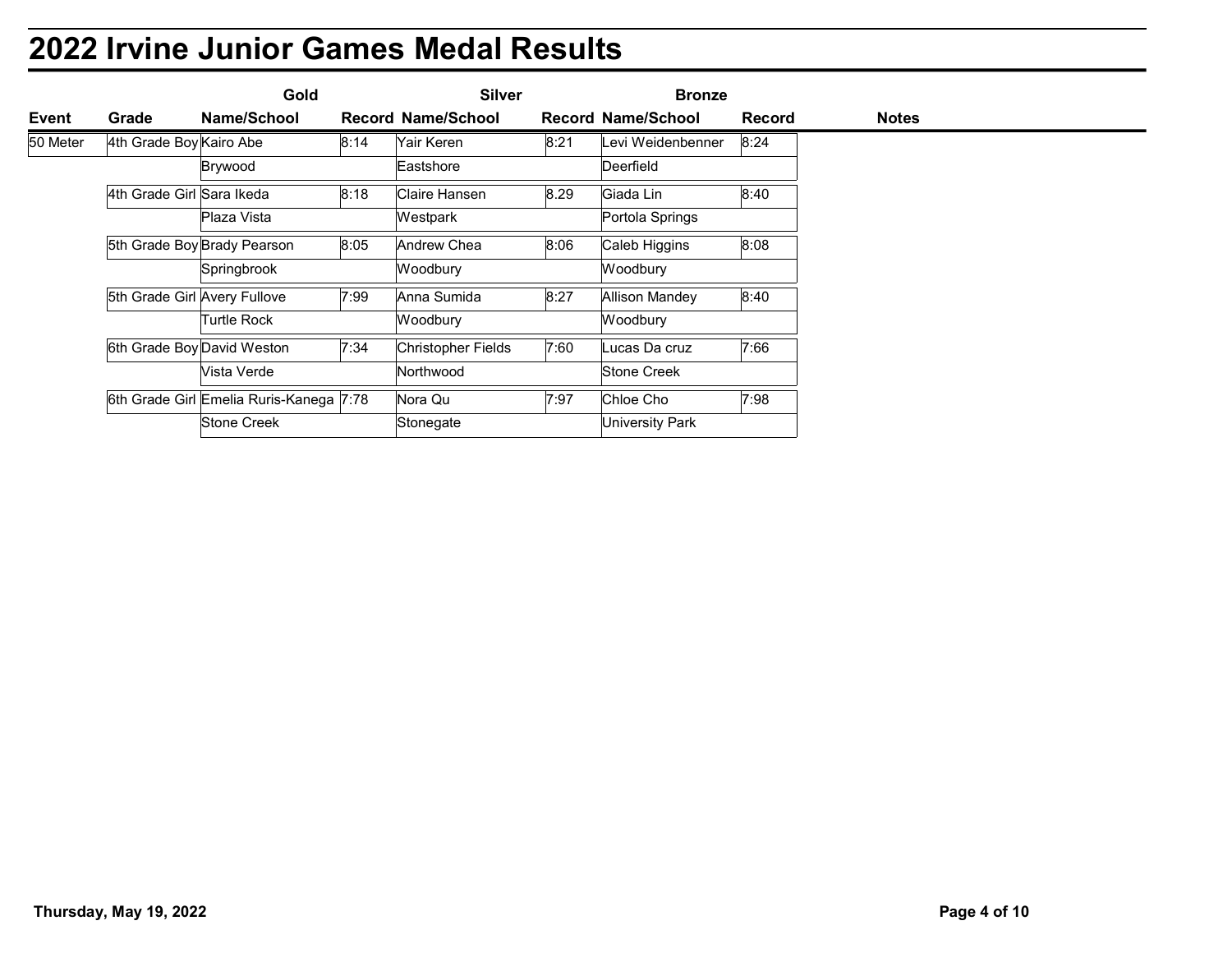|           |                         | Gold                                       |                | <b>Silver</b>                   |       | <b>Bronze</b>                 |               |              |  |
|-----------|-------------------------|--------------------------------------------|----------------|---------------------------------|-------|-------------------------------|---------------|--------------|--|
| Event     | Grade                   | Name/School                                |                | <b>Record Name/School</b>       |       | <b>Record Name/School</b>     | <b>Record</b> | <b>Notes</b> |  |
| 100 Meter | 4th Grade Boy James Lee |                                            | 15:38          | Kerem Gercek<br>IVA             | 15:79 | James Buchen<br>Alderwood     | 15:82         |              |  |
|           |                         | Alderwood                                  |                |                                 |       |                               |               |              |  |
|           |                         | 4th Grade Girl Khylee Edwards<br>Alderwood | 15:64          | Melissa Vasquez<br>College Park | 15:65 | Ziva Sahul<br>Portola Springs | 15:83         |              |  |
|           |                         |                                            | 14:41          | Aiden Lee                       | 14:42 |                               | 14:43         |              |  |
|           |                         | 5th Grade Boy Lorenzo Anania<br>Alderwood  |                | Cypress Village                 |       | Aydin Kakande<br>Woodbury     |               |              |  |
|           |                         | 5th Grade Girl Isabel Louie                | $\sqrt{14:86}$ | Lauren Gagnier                  | 15:14 | Sarah Sumida                  | 15:20         |              |  |
|           |                         | <b>Stone Creek</b>                         |                | Springbrook                     |       | Woodbury                      |               |              |  |
|           |                         | 6th Grade Boy Preston Fletcher             | 13:51          | Nathan Han                      | 13:77 | Gavin Grubert                 | 13.90         |              |  |
|           |                         | Woodbury                                   |                | Westpark                        |       | College Park                  |               |              |  |
|           |                         | 6th Grade Girl Azra Gercek                 | 14:56          | Hudson Peterson                 | 14:59 | Isabela Salgado               | 14:62         |              |  |
|           |                         | <b>IVA</b>                                 |                | Greentree                       |       | Woodbury                      |               |              |  |
|           |                         | 7th Grade Boy Brandon Do                   | 12:80          | Dhustin Manalo                  | 13:19 | Emerson Cheng                 | 13:30         |              |  |
|           |                         | Lakeside                                   |                | Venado                          |       | Sierra Vista                  |               |              |  |
|           |                         | 7th Grade Girl Charlotte German            | 13:76          | Camryn Myers                    | 14:39 | Stella Marutyan               | 14:67         |              |  |
|           |                         | Rancho                                     |                | Lakeside                        |       | Beacon Park                   |               |              |  |
|           |                         | 8th Grade Boy Bradley Kling                | 12:77          | Michael Hood                    | 12:87 | Christian Hernandez 13:07     |               |              |  |
|           |                         | Sierra Vista                               |                | Rancho                          |       | Plaza Vista                   |               |              |  |
|           |                         | 8th Grade Girl Garryn Forde                | 13:29          | Salma Alshami                   | 14:52 | Kai Matsuoka                  | 14:58         |              |  |
|           |                         | akeside                                    |                | Venado                          |       | South Lake                    |               |              |  |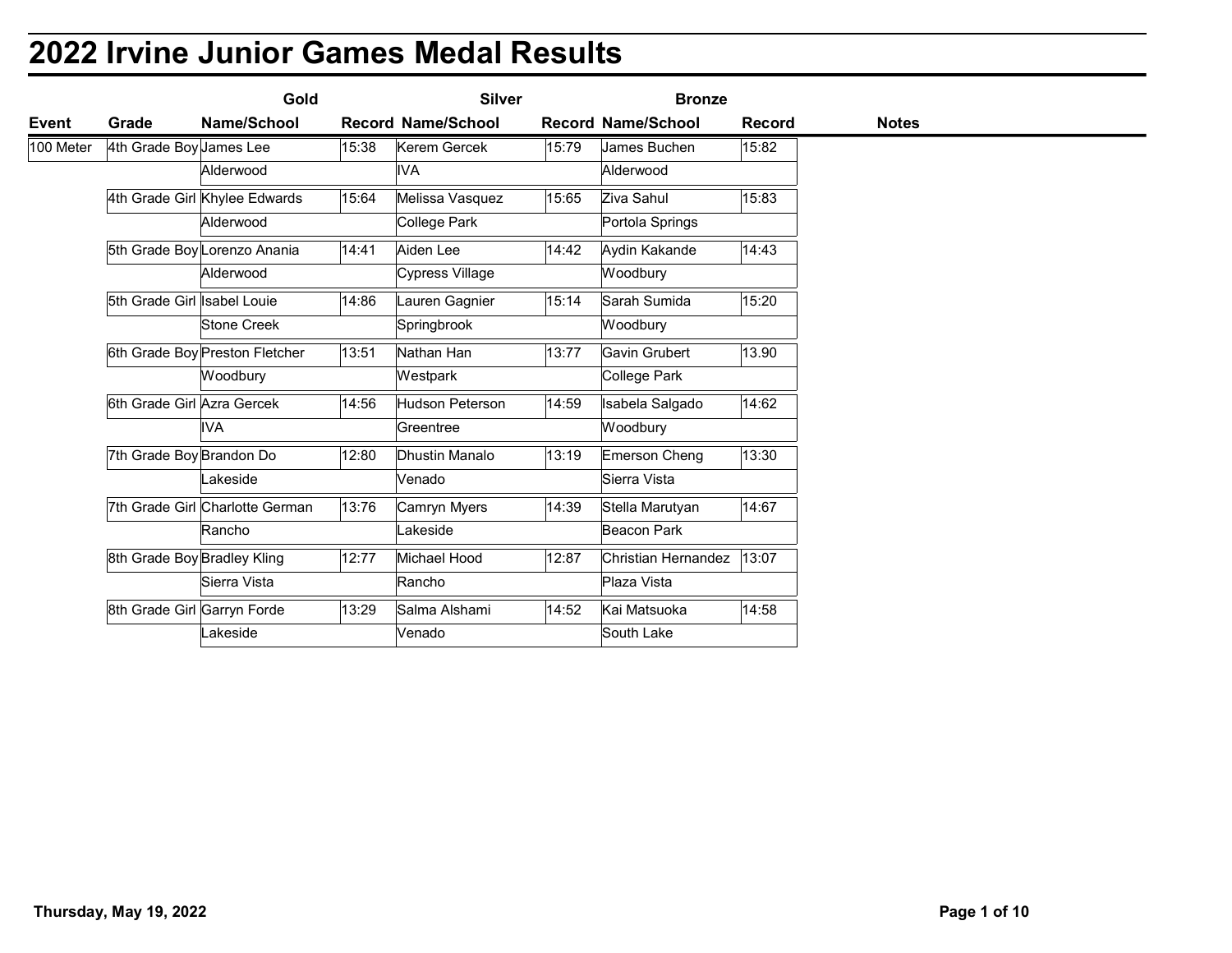| Event     |                           | Gold                                                |                    | <b>Silver</b>                       | <b>Bronze</b>                        |               |              |  |
|-----------|---------------------------|-----------------------------------------------------|--------------------|-------------------------------------|--------------------------------------|---------------|--------------|--|
|           | Grade                     | Name/School                                         |                    | <b>Record Name/School</b>           | <b>Record Name/School</b>            | <b>Record</b> | <b>Notes</b> |  |
| 400 Meter | 4th Grade Boy Sky Tosheng |                                                     |                    | 1:12.29 Babacar Kane                | $1:14.30$ James Buchen               | 1:14.74       |              |  |
|           |                           | Brywood                                             |                    | Woodbury                            | Alderwood                            |               |              |  |
|           |                           | 4th Grade Girl Campbell Smith<br><b>Meadow Park</b> |                    | 1:15.89 Khylee Edwards<br>Alderwood | 1:17.42 Giada Lin<br>Portola Springs | 1:18.56       |              |  |
|           |                           |                                                     |                    | 1:08.80 Francisco Martinez          | 1:09.95 Nicolas Bocek                |               |              |  |
|           | 5th Grade Boy Zack Agle   | Santiago Hills                                      |                    | Plaza Vista                         | <b>University Park</b>               | 1:12.02       |              |  |
|           | 5th Grade Girl Zoe Kiem   |                                                     |                    | 1:08.96 Lola Horn                   | 1:10.17 Lauren Gagnier               | 1:14.62       |              |  |
|           |                           | Alderwood                                           |                    | Beacon Park                         | Springbrook                          |               |              |  |
|           | 6th Grade Boy Teddy Kiem  |                                                     |                    | $1:02.44$ Lucas Da cruz             | 1:07.85 Gavin Grubert                | 1:09.61       |              |  |
|           |                           | Alderwood                                           |                    | Stone Creek                         | College Park                         |               |              |  |
|           |                           | 6th Grade Girl Joey Nesland                         |                    | 1:10.38 Chloe Cho                   | 1:14.39 Kendra Hansen                | 1:14.40       |              |  |
|           |                           | Woodbury                                            |                    | University Park                     | Westpark                             |               |              |  |
|           | 7th Grade Boy Brandon Do  |                                                     |                    | 1:00.26 Aidan Antonio               | 1:03.83 Tyler Morales                | 1:04.84       |              |  |
|           |                           | Lakeside                                            |                    | Vista Verde                         | Vista Verde                          |               |              |  |
|           |                           | 7th Grade Girl Shriya Viswanathan                   |                    | 1:08.37 Aleida Martinez             | 1:10.85 Stella Marutyan              | 1:11.22       |              |  |
|           |                           | Cadence Park                                        |                    | Plaza Vista                         | Beacon Park                          |               |              |  |
|           | 8th Grade Boy Viraj Singh |                                                     | $\overline{57:83}$ | <b>Trent Kiem</b>                   | 1:00.08 Cipriana Biron               | 1:00.68       |              |  |
|           |                           | Beacon Park                                         |                    | Rancho                              | Lakeside                             |               |              |  |
|           |                           | 8th Grade Girl Garryn Forde                         |                    | 1:05.88 Alyssa To                   | 1:08.38 Audrey Roberts               | 1:09.54       |              |  |
|           |                           | akeside                                             |                    | Venado                              | Lakeside                             |               |              |  |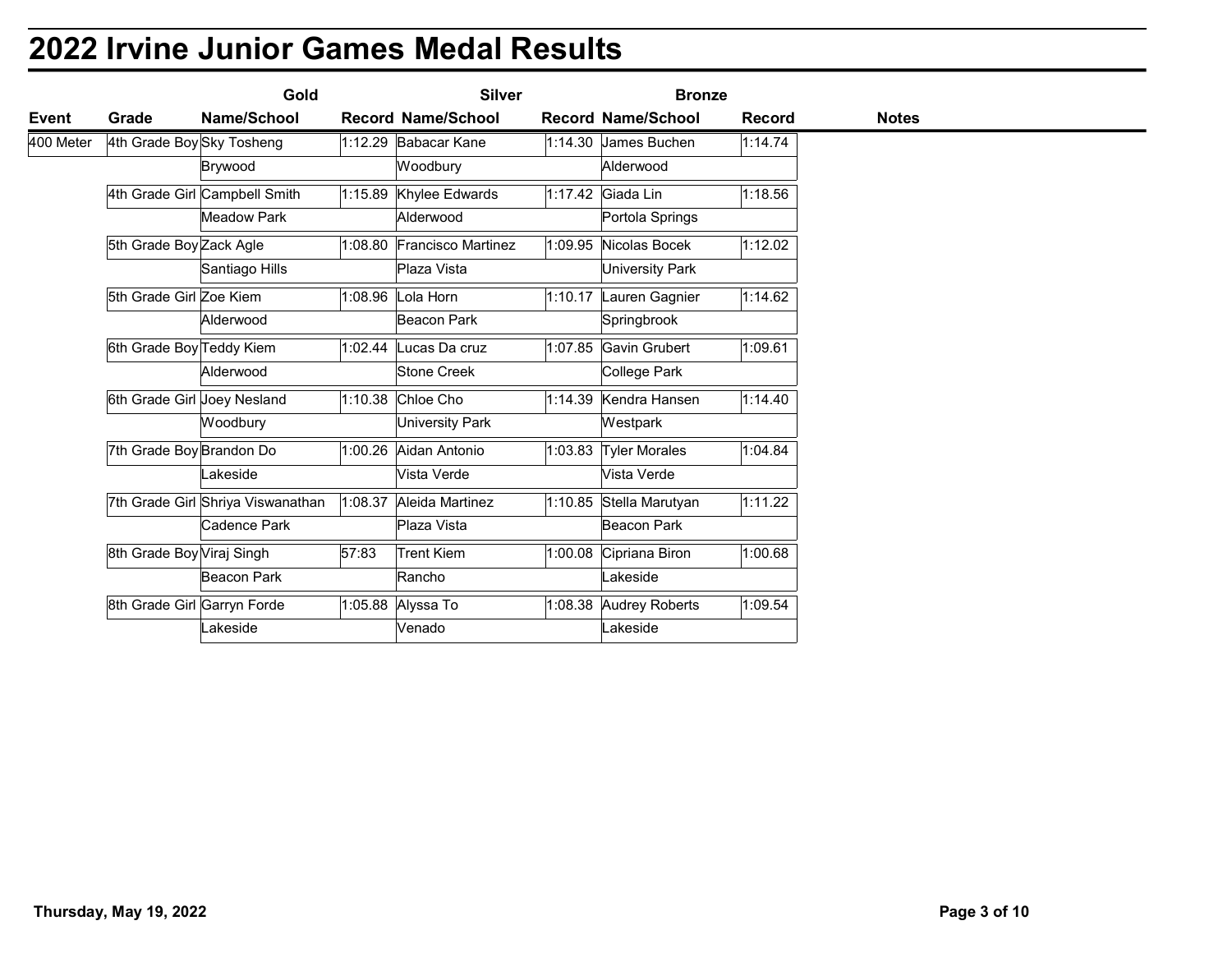|           |                            | Gold                                       |                        | <b>Silver</b>             |                 | <b>Bronze</b>                      |               |                                                                                                                 |
|-----------|----------------------------|--------------------------------------------|------------------------|---------------------------|-----------------|------------------------------------|---------------|-----------------------------------------------------------------------------------------------------------------|
| Event     | Grade                      | Name/School                                |                        | <b>Record Name/School</b> |                 | <b>Record Name/School</b>          | <b>Record</b> | <b>Notes</b>                                                                                                    |
| 800 Meter |                            | 5th Grade Boy Lorenzo Anania               | 2:40.24 Aiden Lee      |                           | 2:42.59 Ryan Jo |                                    | 2:51.36       |                                                                                                                 |
|           |                            | Alderwood                                  |                        | Cypress Village           |                 | Brywood                            |               |                                                                                                                 |
|           |                            | 5th Grade Girl Marlowe Nuttall             | 2:55.48 Sonia Singh    |                           |                 | 2:57.49 Chloe Bogosh               | 2:58.36       |                                                                                                                 |
|           |                            | College Park                               |                        | Beacon Park               |                 | Canyon View                        |               |                                                                                                                 |
|           |                            | 6th Grade Boy Boston Jennings              | 2:23.46 Cyrus Talesh   |                           |                 | 2:27.17 Ronan Keane<br>Beacon Park | 2:36.09       |                                                                                                                 |
|           |                            | Bonita Canyon                              |                        | Bonita Canyon             |                 |                                    |               |                                                                                                                 |
|           | 6th Grade Girl Azra Gercek | <b>IVA</b>                                 | $2:26.48$ Taryn Nguyen | Loma Ridge                |                 | Alderwood                          |               | 2:49.59 Renthia Bezuidenhou 2:52.24 New record for event and grade. Previous record<br>was 2:26.48 set in 2016. |
|           |                            |                                            |                        |                           |                 |                                    |               |                                                                                                                 |
|           |                            | 7th Grade Boy Aidan Antonio<br>Vista Verde | 2:20.90 Tyler Morales  | Vista Verde               |                 | $2:30.33$ Henry Burch<br>Venado    | 2:33.24       |                                                                                                                 |
|           |                            |                                            |                        |                           |                 |                                    |               |                                                                                                                 |
|           |                            | 7th Grade Girl Natalia Anania<br>Rancho    | 2:50.44 Rishika Singh  | Beacon Park               |                 | 3:01.17 Madyson Miao<br>Lakeside   | 3:05.25       |                                                                                                                 |
|           |                            |                                            |                        | 2:10.29 Inban Kathiravan  |                 | 2:23.77 Suhrith Muvvala            |               |                                                                                                                 |
|           | 8th Grade Boy Aiden Zavala | Lakeside                                   |                        | Lakeside                  |                 | Rancho                             | 2:29.88       |                                                                                                                 |
|           |                            | 8th Grade Girl Summer Wilson               | 2:26.79 Cipriana Biron |                           |                 | $2:32.85$ Ella Bailey              | 2:45.05       |                                                                                                                 |
|           |                            | Sierra Vista                               |                        | Lakeside                  |                 | Jeffrey Trail                      |               |                                                                                                                 |
|           |                            |                                            |                        |                           |                 |                                    |               |                                                                                                                 |
|           |                            |                                            |                        |                           |                 |                                    |               |                                                                                                                 |
|           | Thursday, May 19, 2022     |                                            |                        |                           |                 |                                    |               | Page 5 of 10                                                                                                    |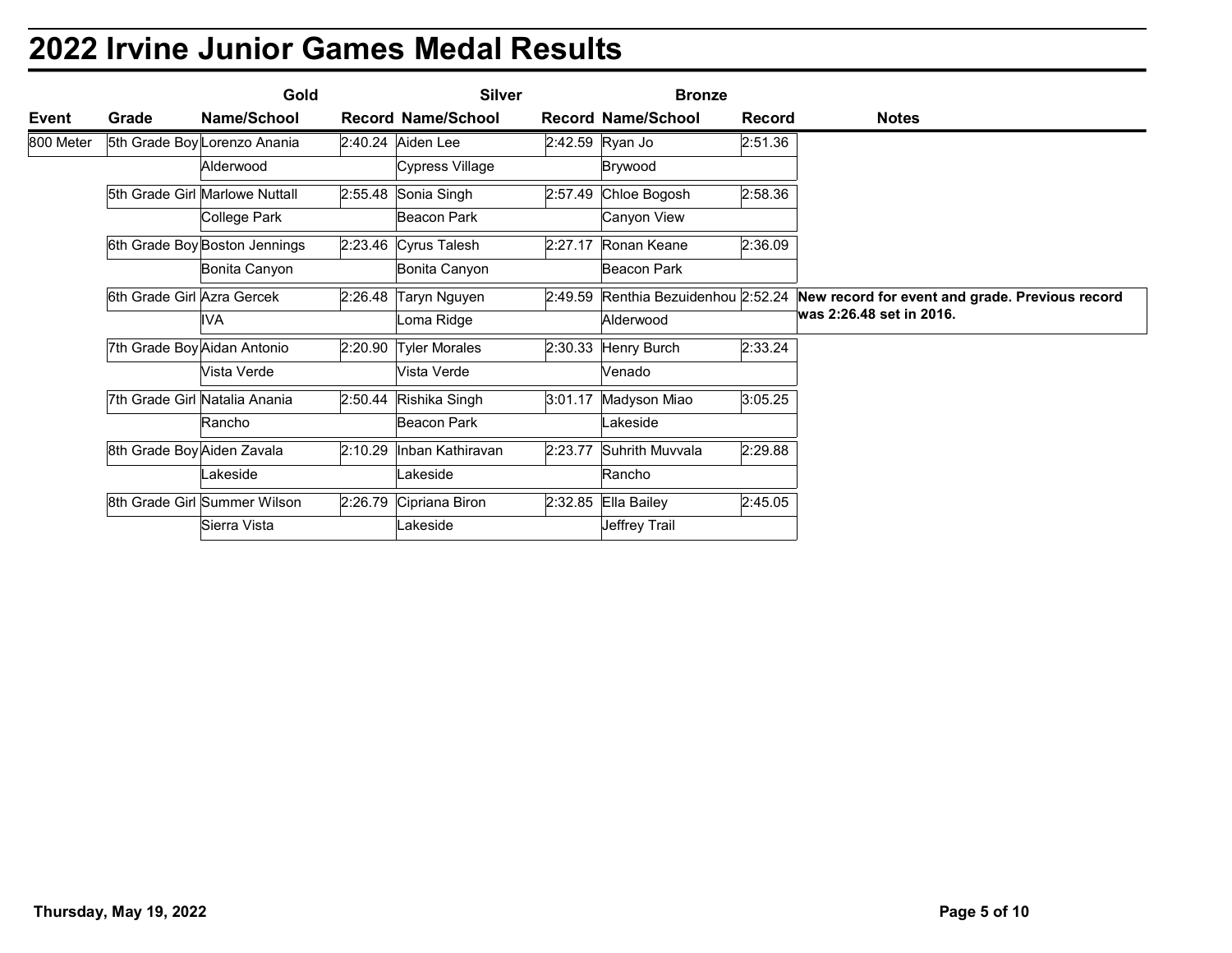|                            |       |                                 | <b>2022 Irvine Junior Games Medal Results</b> |                                            |               |              |  |
|----------------------------|-------|---------------------------------|-----------------------------------------------|--------------------------------------------|---------------|--------------|--|
|                            |       |                                 |                                               |                                            |               |              |  |
|                            |       |                                 |                                               |                                            |               |              |  |
|                            | Grade | Gold<br>Name/School             | <b>Silver</b><br><b>Record Name/School</b>    | <b>Bronze</b><br><b>Record Name/School</b> | <b>Record</b> | <b>Notes</b> |  |
| <b>Event</b><br>1500 Meter |       | 7th Grade Boy Aidan Antonio     | 4:56.93 Henry Burch                           | 5:12.09 Nicholas Perez-Ayarb 5:29.96       |               |              |  |
|                            |       | Vista Verde                     | Venado                                        | Jeffrey Trail                              |               |              |  |
|                            |       | 7th Grade Girl Abigail Fearn    | 5:54.67                                       |                                            |               |              |  |
|                            |       | Lakeside                        |                                               |                                            |               |              |  |
|                            |       | 8th Grade Boy Inban Kathiravan  | 4:49.71 Suhrith Muvvala                       | 5:01.82 Lennon Coffin                      | 5:12.57       |              |  |
|                            |       | Lakeside                        | Rancho                                        | Plaza Vista                                |               |              |  |
|                            |       | 8th Grade Girl Inban Kathiravan | 4:49.71 Suhrith Muvvala                       | 5:01.82 Lennon Coffin                      | 5:12.57       |              |  |
|                            |       | Lakeside                        | Rancho                                        | Plaza Vista                                |               |              |  |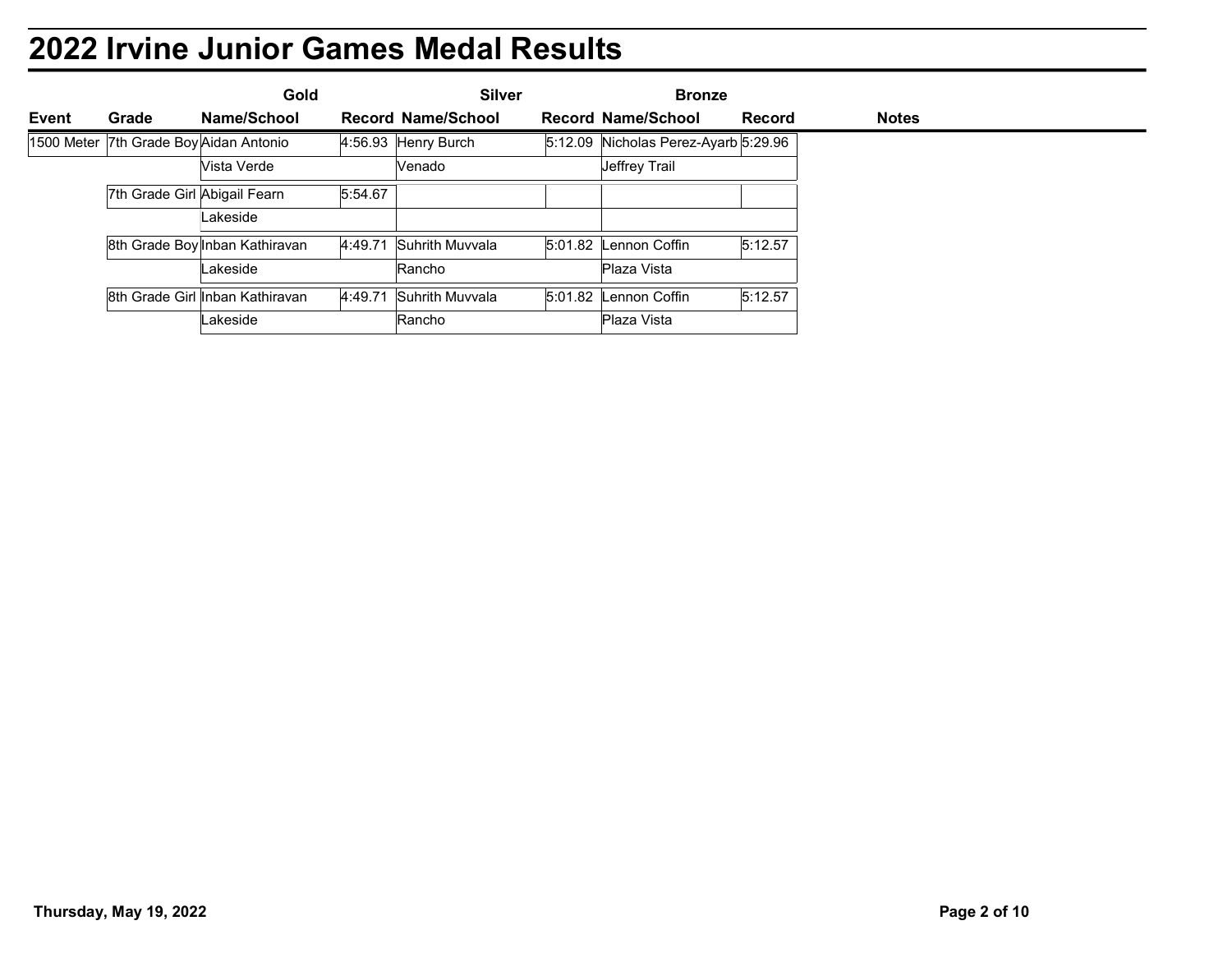|                 |                              | <b>2022 Irvine Junior Games Medal Results</b> |        |                           |        |                           |               |              |
|-----------------|------------------------------|-----------------------------------------------|--------|---------------------------|--------|---------------------------|---------------|--------------|
|                 |                              | Gold                                          |        | <b>Silver</b>             |        | <b>Bronze</b>             |               |              |
| Event           | Grade                        | Name/School                                   |        | <b>Record Name/School</b> |        | <b>Record Name/School</b> | <b>Record</b> | <b>Notes</b> |
| <b>Bag Shot</b> |                              | 4th Grade Boy Andrew Boomsma                  | 146'7" | <b>Tanner Star</b>        | 125'7" | Alex Dew                  | 107'4"        |              |
|                 |                              | College Park                                  |        |                           |        |                           |               |              |
|                 |                              |                                               |        | <b>Stone Creek</b>        |        | University Park           |               |              |
|                 | 4th Grade Girl Brielle Cronn |                                               | 78'9"  | Cora Meacham              | 78'6"  | Jacquelyn Lv              | 75'5"         |              |
|                 |                              | <b>Meadow Park</b>                            |        | <b>Stone Creek</b>        |        | Northwood                 |               |              |
|                 | 5th Grade Boy Jonathan Lee   |                                               | 121'3" | Carsten Ruud              | 116'9" | <b>Fletcher West</b>      | 111'10"       |              |
|                 |                              | Westpark                                      |        | Beacon Park               |        | <b>Stone Creek</b>        |               |              |
|                 | 5th Grade Girl Delia Stone   |                                               |        | 105"01" Yeji Cho          | 95"04" | <b>Madison Sanchez</b>    | 90'10"        |              |
|                 |                              | Stone Creek                                   |        | Canyon View               |        | Oak Creek                 |               |              |
|                 |                              | 6th Grade Boy Erik Hashimoto                  | 150'5" | <b>Vinton Burnett</b>     | 148'1" | Mason Foran               | 140'6"        |              |
|                 |                              | <b>Meadow Park</b>                            |        | <b>Beacon Park</b>        |        | Deerfield                 |               |              |
|                 | 6th Grade Girl Kate Meloni   |                                               | 123'5" | <b>Madison Noone</b>      | 90'10" | Jocelyn Knerr             | 82'10"        |              |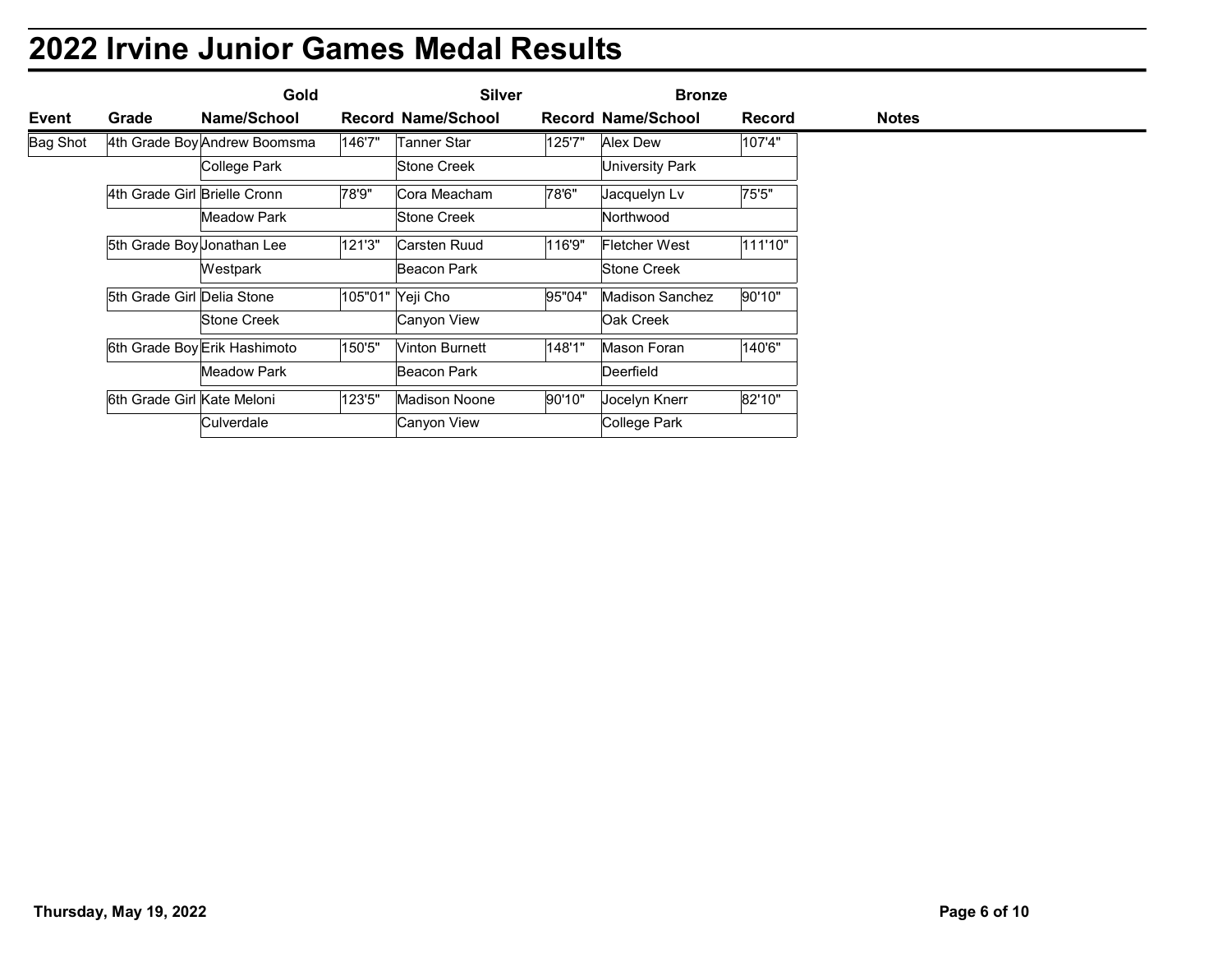| Event<br>Basketball | Grade                       |                                                |    | <b>Silver</b>             |                 | <b>Bronze</b>             |                |                                                                         |
|---------------------|-----------------------------|------------------------------------------------|----|---------------------------|-----------------|---------------------------|----------------|-------------------------------------------------------------------------|
|                     |                             | Name/School                                    |    | <b>Record Name/School</b> |                 | <b>Record Name/School</b> | <b>Record</b>  | <b>Notes</b>                                                            |
|                     |                             | 4th Grade Boy Haruki Takahashi<br>College Park | 20 | Cliff Panson<br>Alderwood | 17              | Ethan Pan<br>Brywood      | 17             | Tied record for event and grade. Previous record<br>was 20 set in 2010. |
|                     | 4th Grade Girl Claire Sheng |                                                | 12 | Lily Bfar                 | 10              | Megan Yeh                 | 9              |                                                                         |
|                     |                             | <b>Turtle Rock</b>                             |    | Stone Creek               |                 | Brywood                   |                |                                                                         |
|                     |                             | 5th Grade Boy Deven Dhanidina                  | 17 | Van Marchiorlatti         | 15              | Darren Lyn                | 15             |                                                                         |
|                     |                             | Woodbury                                       |    | Vista Verde               |                 | Alderwood                 |                |                                                                         |
|                     |                             | 5th Grade Girl Ellie Matsuda                   | 9  | Julia Poveromo            | 8               | <b>Bhakti Sunil</b>       | 8              |                                                                         |
|                     |                             | <b>Stone Creek</b>                             |    | Springbrook               |                 | <b>Stone Creek</b>        |                |                                                                         |
|                     | 6th Grade Boy Mateus Pa     |                                                | 12 | Yoonsou Hong              | 11              | Daksh Bhatnagar           | 10             |                                                                         |
|                     |                             | Cypress Village                                |    | Cypress Village           |                 | Deerfield                 |                |                                                                         |
|                     | 6th Grade Girl Karina Choy  |                                                | 15 | Sophie Shabdiz            | 6               | Anagha Sheth              | 6              |                                                                         |
|                     |                             | Deerfield                                      |    | Bonita Canyon             |                 | Northwood                 |                |                                                                         |
|                     |                             | 7th Grade Boy Gianfranco San Rom 8             |    | Michael Kim               | 8               | Suhaas Anugu              | $\vert$ 7      |                                                                         |
|                     |                             | South Lake                                     |    | Rancho                    |                 | Jeffrey Trail             |                |                                                                         |
|                     |                             | 7th Grade Girl Annie Crawford                  | 9  | Kaitlyn McGlynn           | $6\overline{6}$ | Cadence Park              | $\overline{4}$ |                                                                         |
|                     |                             | Lakeside                                       |    | Jeffrey Trail             |                 | Cadence Park              |                |                                                                         |
|                     |                             | 8th Grade Boy Adrian Hernandez-Ho 10           |    | Kameron Townsend          | $ 10\rangle$    | Samuel Alegre             | 9              |                                                                         |
|                     |                             | Venado                                         |    | Lakeside                  |                 | Sierra Vista              |                |                                                                         |
|                     | 8th Grade Girl Ankita Yadav |                                                | 11 | Julie Shih                | $\overline{A}$  | Isabella Sodorff          | $\overline{4}$ |                                                                         |
|                     |                             | Venado                                         |    | South Lake                |                 | Lakeside                  |                |                                                                         |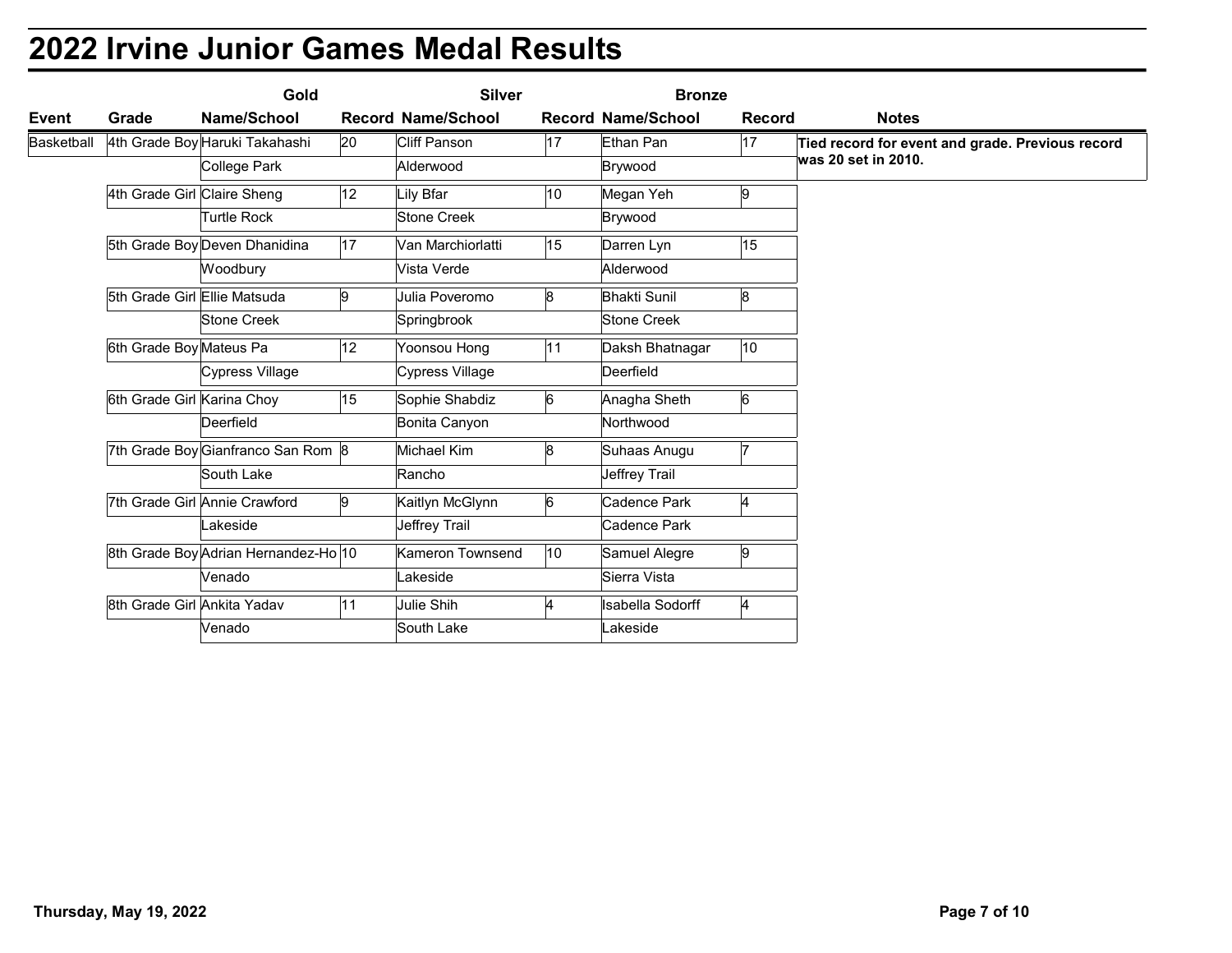| Event | Grade                      | Name/School                                            |      | <b>Silver</b>             |      | <b>Bronze</b>                  |               |                                                                           |
|-------|----------------------------|--------------------------------------------------------|------|---------------------------|------|--------------------------------|---------------|---------------------------------------------------------------------------|
|       |                            |                                                        |      | <b>Record Name/School</b> |      | <b>Record Name/School</b>      | <b>Record</b> | <b>Notes</b>                                                              |
|       |                            | Long Jump 4th Grade Boy Levi Weidenbenner<br>Deerfield | 1.86 | Lin Zhou<br>Turtle Rock   | 1.75 | Alexander Strehin<br>Eastshore | 1.69          |                                                                           |
|       |                            |                                                        |      |                           |      |                                |               |                                                                           |
|       |                            | 4th Grade Girl Anna Heumann<br>Deerfield               | 1.85 | Venus Rong<br>Deerfield   | 1.71 | Rachel Park<br>Plaza Vista     | 1.66          |                                                                           |
|       |                            |                                                        |      |                           |      |                                |               |                                                                           |
|       |                            | 5th Grade Boy Sathvik Dornala<br>Deerfield             | 1.95 | Aaron Tang<br>Northwood   | 1.93 | Isaiah Keyhea<br>Westpark      | 1.93          |                                                                           |
|       | 5th Grade Girl Chloe Malik |                                                        | 2.00 | Sophia Norouzi            | 1.92 | Anna Sumida                    | 1.86          |                                                                           |
|       |                            | Alderwood                                              |      | Bonita Canyon             |      | Woodbury                       |               |                                                                           |
|       |                            | 6th Grade Boy Christopher Fields                       | 2.24 | Shane Rajwani             | 2.09 | Enoch Zeng                     | 2.09          |                                                                           |
|       |                            | Northwood                                              |      | College Park              |      | Santiago Hills                 |               |                                                                           |
|       |                            | 6th Grade Girl Azra Gercek                             | 1.97 | Kylie Ryu                 | 1.86 | Aiylyn Forde                   | 1.84          |                                                                           |
|       |                            | <b>IVA</b>                                             |      | Stone Creek               |      | Oak Creek                      |               |                                                                           |
|       |                            | 7th Grade Boy Nathan Tang                              | 3.74 | Viraj Singh               | 3.60 | Justin Zhang                   | 3.53          |                                                                           |
|       |                            | Jeffrey Trail                                          |      | Beacon Park               |      | Rancho                         |               |                                                                           |
|       |                            | 7th Grade Girl Dawon Kang                              | 3.75 | Alexis Carlson            | 3.49 | Aleida Martinez                | 3.45          |                                                                           |
|       |                            | Jeffrey Trail                                          |      | Lakeside                  |      | Plaza Vista                    |               |                                                                           |
|       |                            | 8th Grade Boy Luke Griggs                              | 4.66 | Connor Cho                | 4.43 | Nicholas Macalino              | 4.41          |                                                                           |
|       |                            | Venado                                                 |      | Rancho                    |      | Venado                         |               |                                                                           |
|       |                            | 8th Grade Girl Garryn Forde<br>akeside                 | 5.14 | Salma Alshami<br>Venado   | 4.09 | Kai Matsuoka<br>South Lake     | 3.99          | Tied record for event and grade. Previous record<br>was 5.14 set in 2014. |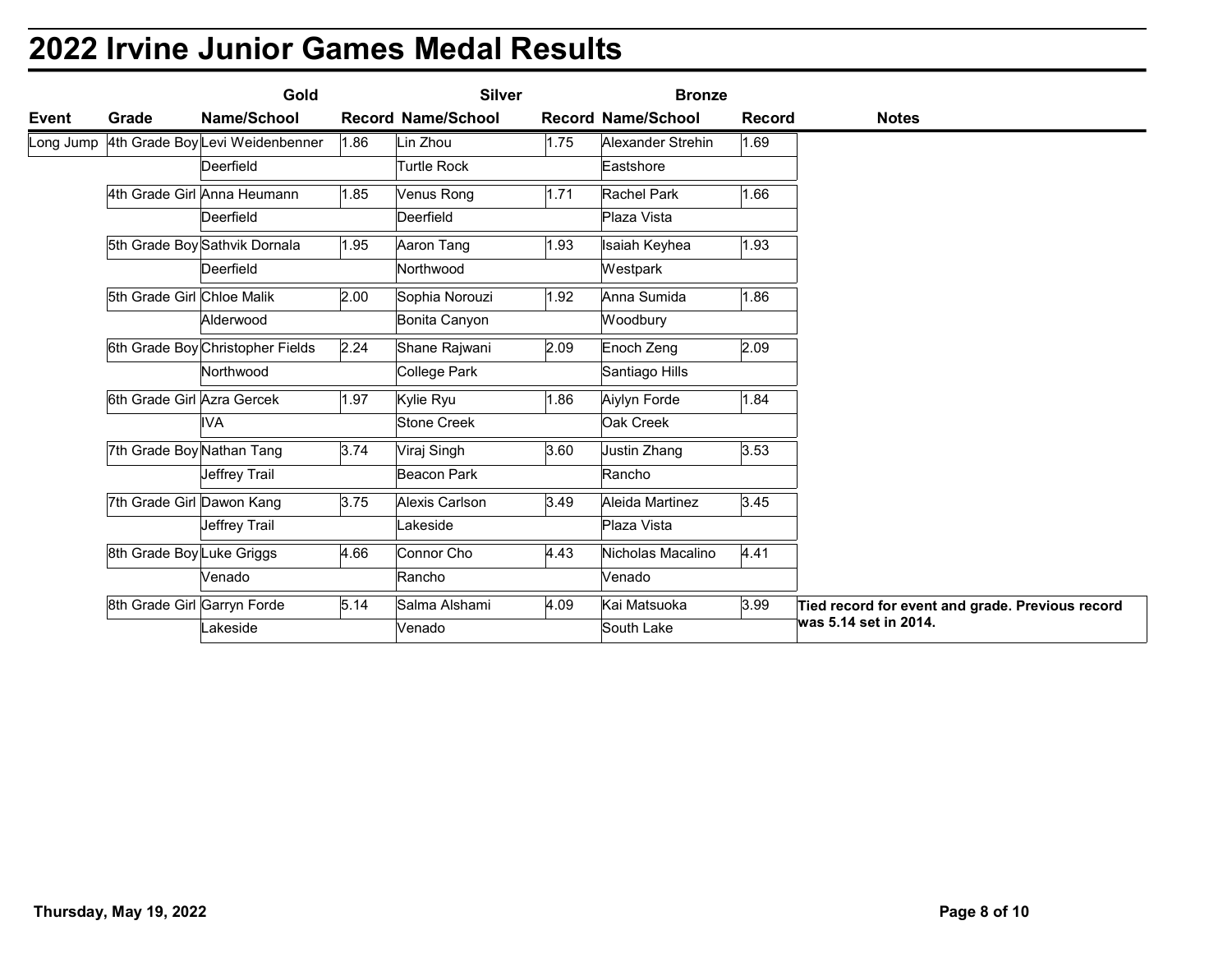|       |                                     | Gold                           |        | <b>Silver</b>             |                 | <b>Bronze</b>                     |               |              |
|-------|-------------------------------------|--------------------------------|--------|---------------------------|-----------------|-----------------------------------|---------------|--------------|
| Event | Grade                               | Name/School                    |        | <b>Record Name/School</b> |                 | <b>Record Name/School</b>         | <b>Record</b> | <b>Notes</b> |
|       | Soccer Kick 4th Grade Boy Kairo Abe | Brywood                        | 77'2"  | lan Park<br>Woodbury      | 76'10"          | <b>Tyler Myers</b><br>Stone Creek | 76'1"         |              |
|       |                                     | 4th Grade Girl Claire Hansen   | 58'3"  | Olivia Liggins            | 51'7"           | <b>Ashley Marinos</b>             | 51'6"         |              |
|       |                                     | Westpark                       |        | Beacon Park               |                 | Woodbury                          |               |              |
|       | 5th Grade Boy Aiden Lee             |                                | 122'0' | Lorenzo Anania            | 102'1"          | Mansoor Alhassen                  | 97'7"         |              |
|       |                                     | Cypress Village                |        | Alderwood                 |                 | Woodbury                          |               |              |
|       | 5th Grade Girl Lola Horn            |                                | 80'3"  | Mako Eguchi               | $\sqrt{74'3''}$ | Ava Ternate                       | 68'5"         |              |
|       |                                     | Beacon Park                    |        | Santiago Hills            |                 | College Park                      |               |              |
|       | 6th Grade Boy Zac Kollesoff         |                                |        | 102'11" Arul Kulkarni     | 96'7"           | Austin Chen                       | 95'9"         |              |
|       |                                     | Woodbury                       |        | Cypress Village           |                 | Deerfield                         |               |              |
|       |                                     | 6th Grade Girl Zayna Waqas     | 121'3" | Nikita Kulkarni           |                 | 104'10" Lohgan Rivera             | 104'5"        |              |
|       |                                     | Northwood                      |        | Cypress Village           |                 | Eastshore                         |               |              |
|       |                                     | 7th Grade Boy Daniel Rodriguez | 118'8" | Emerson Cheng             | 98'11"          | Dylan Pelayo                      | 95'4"         |              |
|       |                                     | South Lake                     |        | Sierra Vista              |                 | <b>IVA</b>                        |               |              |
|       |                                     | 7th Grade Girl Stella Marutyan | 97'10" | White Ashlyn              | 89'0"           | Abigail Fearn                     | 76'8"         |              |
|       |                                     | Beacon Park                    |        | Jeffrey Trail             |                 | Lakeside                          |               |              |
|       | 8th Grade Boy Oliver Ba             |                                | 170'8" | Jackson LaSota            | 133'4"          | Sebastian Barboza                 | 132'6"        |              |
|       |                                     | Lakeside                       |        | Loma Ridge                |                 | Lakeside                          |               |              |
|       | 8th Grade Girl Brianna Liu          |                                | 134'4" | Alyssa To                 | 90'1"           | Salma Alshami                     | 85'8"         |              |
|       |                                     | South Lake                     |        | Venado                    |                 | Venado                            |               |              |